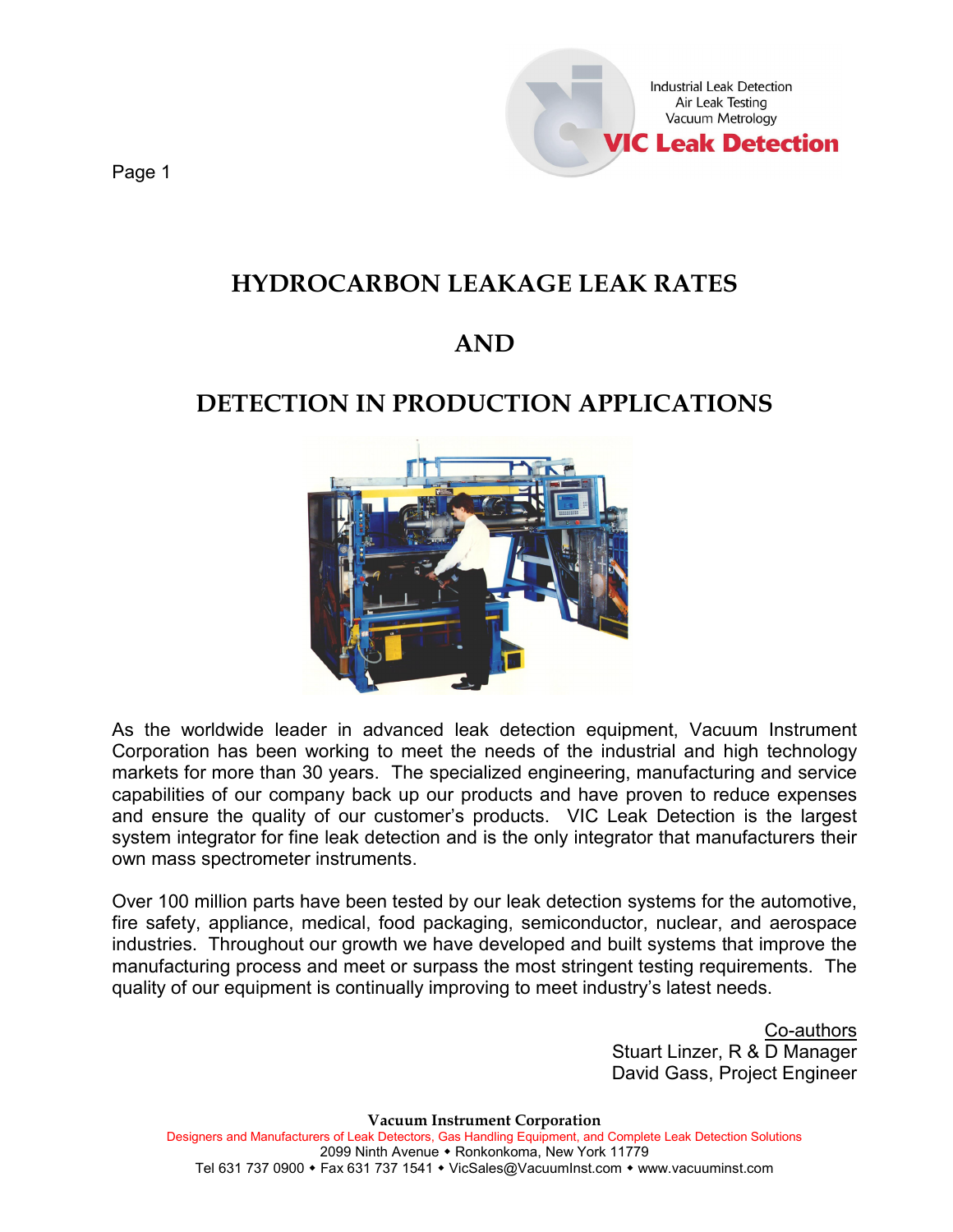

## **OVERVIEW**

Until recently government requirements for fuel system components leakage have been lenient (10<sup>-2</sup> cc/sec). Amendments to the EPA Clean Air Act of 1990 and the California Air Resources Board have imposed new evaporative vehicle emission standards resulting in a more stringent leak test requirement.

Detecting hydrocarbon (HC) leaks in automotive fuel systems is done in numerous ways. The methodology that is used depends on the size of the leak to be detected and the test time allowed. Very large leaks are found by an inspector viewing droplet formation on the outside of a fluid filled item. Very small leaks require high vacuum techniques using tracer gases. In-between these two extremes are other test, such as submerged bubble testing and tracer accumulation tests.

Beginning in 1999 the EPA requires that all new vehicles sold in the United States pass a three-day "SHED" test. If, during any 24-hr period the total HC emissions exceed 2 grams, the vehicle will fail (and for 2004 the "SHED" test specification changes to 0.05 grams). A vehicle fuel system contains many components such as the tank, vapor canister, filler neck, fuel rails, etc. which must be tested for leakage. To insure total emissions are below 2 grams subsystem designers must budget a leak threshold to each component. The designer must also consider the effect of permeation and select materials well suited to hold or transport gasoline liquid and vapor. Permeation leaks have long response times that are difficult to test quickly but may show up during a prolonged shed test.

Modern assembly techniques insure consistent product quality but manufacturing variations may still cause a defect to occur. Leak location is unpredictable and can exist at joint seals, assembly connections, mold flash areas and the wall due to a failure in the molding process.

Leaks in fuel systems can occur as a liquid or vapor. Liquid and vapor leaks behave differently and require separate analysis. A gas tank assembly is analyzed due to the unique function of containing both vapor and liquid hydrocarbons.

Page 2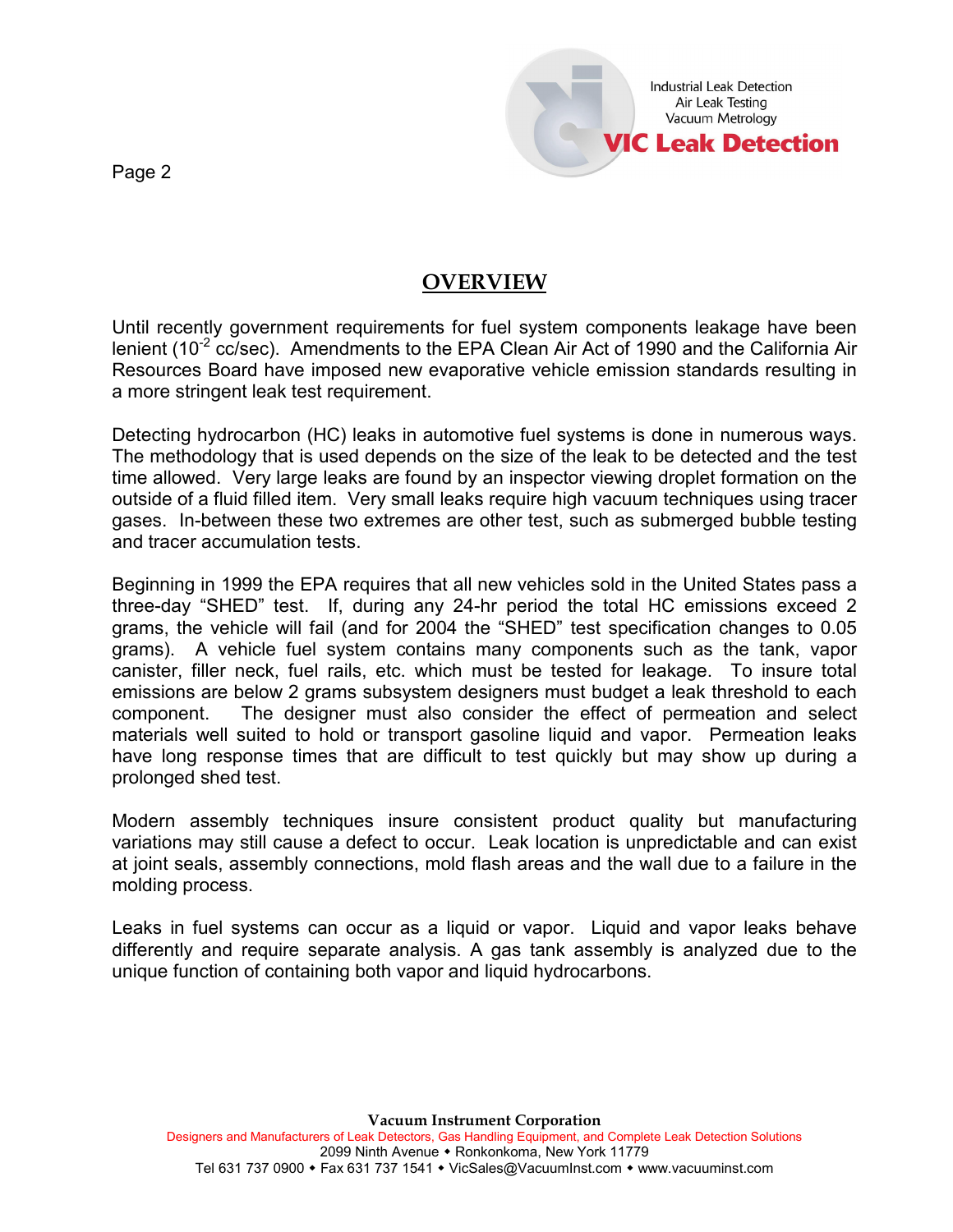

## **LIQUID LEAK RATE ANALYSIS**

LEAK ASSUMPTIONS - Leaks can be found in numerous configurations, ranging from straight pinholes to gaseous cavities with single or multiple holes leading to and from the cavity (figure 1).



**Figure 1**

For the purposes of analysis, it is assumed that the leaks are round, continuous, and of uniform diameter (figure 2).



Since the leak diameters (D) that are being analyzed are small (less then 50 micron) when compared to the leak length (L) through the test wall (1-3mm), and the differential driving pressure is small, the Reynolds number will be below 2000. This implies that the flow is laminar.

Laminar flow can be defined as a volumetric flow rate (S) by the following:

$$
S=\frac{V}{t}
$$
 (Eq. 1)

Where V is volume and t is time.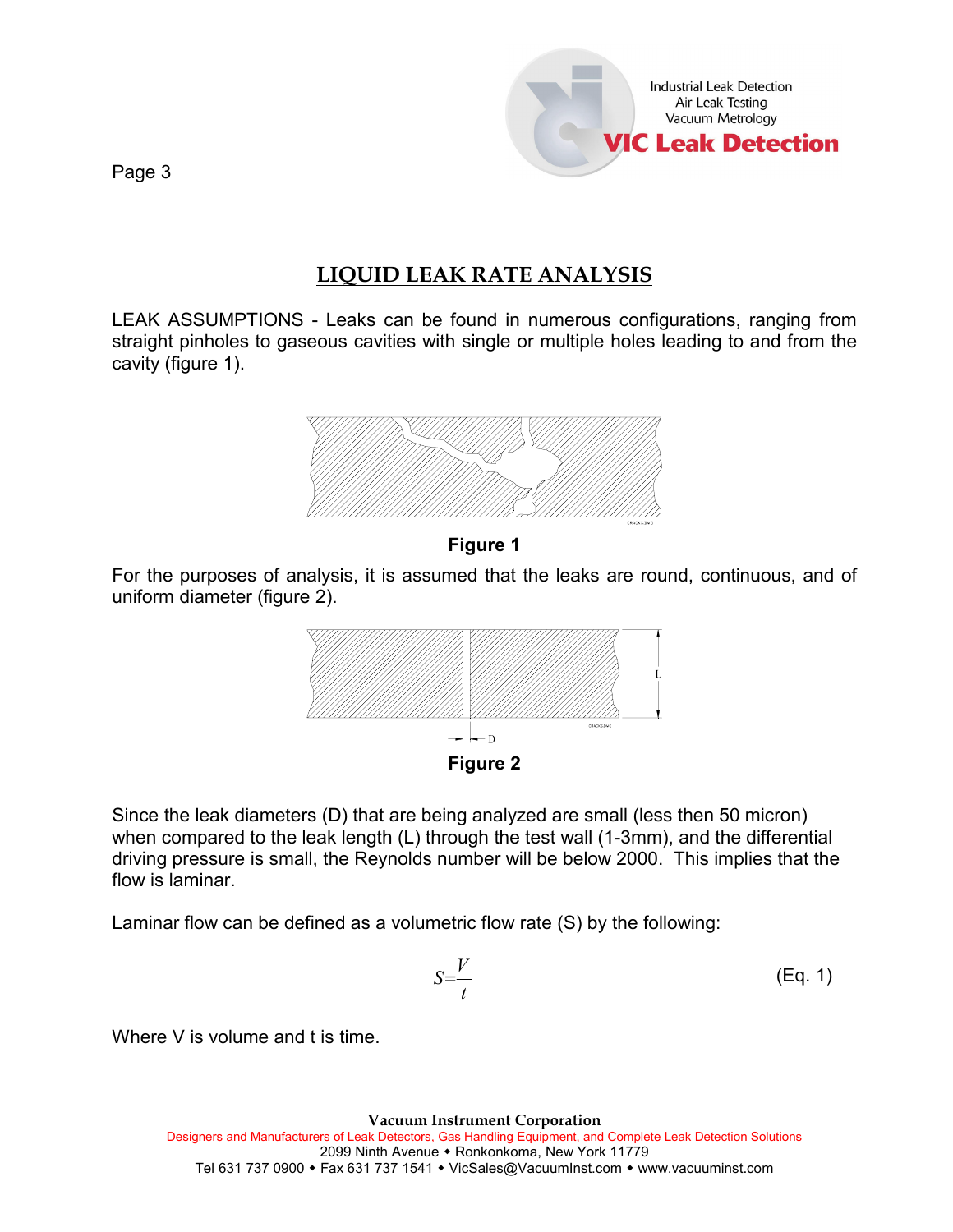

The volumetric flow can also be written as function of the cross sectional area of the crack (A) and fluid velocity (c):

$$
S = Ac = \frac{\pi D^2 c}{4}
$$
 (Eq. 2)

The average velocity through the crack is defined by:

$$
c = \frac{D^2}{32\,\mu} \left( -\frac{\Delta P}{\Delta L} \right) \quad \text{or} \quad c = \frac{D^2}{32\,\mu} \left( \frac{P_1 - P_2}{L} \right) \tag{Eq. 3}^1
$$

Here  $P_1$  is the pressure on the inside wall of the leak,  $P_2$  is the pressure on the outside wall of the leak, and  $\mu$  is the dynamic viscosity

A common method for specifying flow is as a mass flow. For incompressible fluids, such as liquids, the density (ρ) will remain constant, and the mass flow rate for a liquid ( $Q_{mL}$ ) is defined by equation 4.

$$
Q_m = Ac\rho = \frac{\pi D^2 c\rho}{4}
$$
 (Eq. 4)

combining equations 3 and 4:

$$
Q_m = \frac{\pi D^4 (P_1 - P_2)\rho}{128 L \mu}
$$
 (Eq. 5) (Mass flow rate for a liquid)

The mass flow,  $Q_m$  is commonly given in mg/sec. where D and L are in meters, P<sub>1</sub> and P<sub>2</sub> are in Pascals, ρ are in mg/meter $^3$  and  $\mu$  are in Newton-sec./meter $^2$ .

For vapor flow, the density of the gas will change with pressure, therefore equation 5 is written as follows:

$$
Q_m = \frac{\pi D^4 (P_1 \rho_1 - P_2 \rho_2)}{128 L \mu}
$$
 (Eq. 6)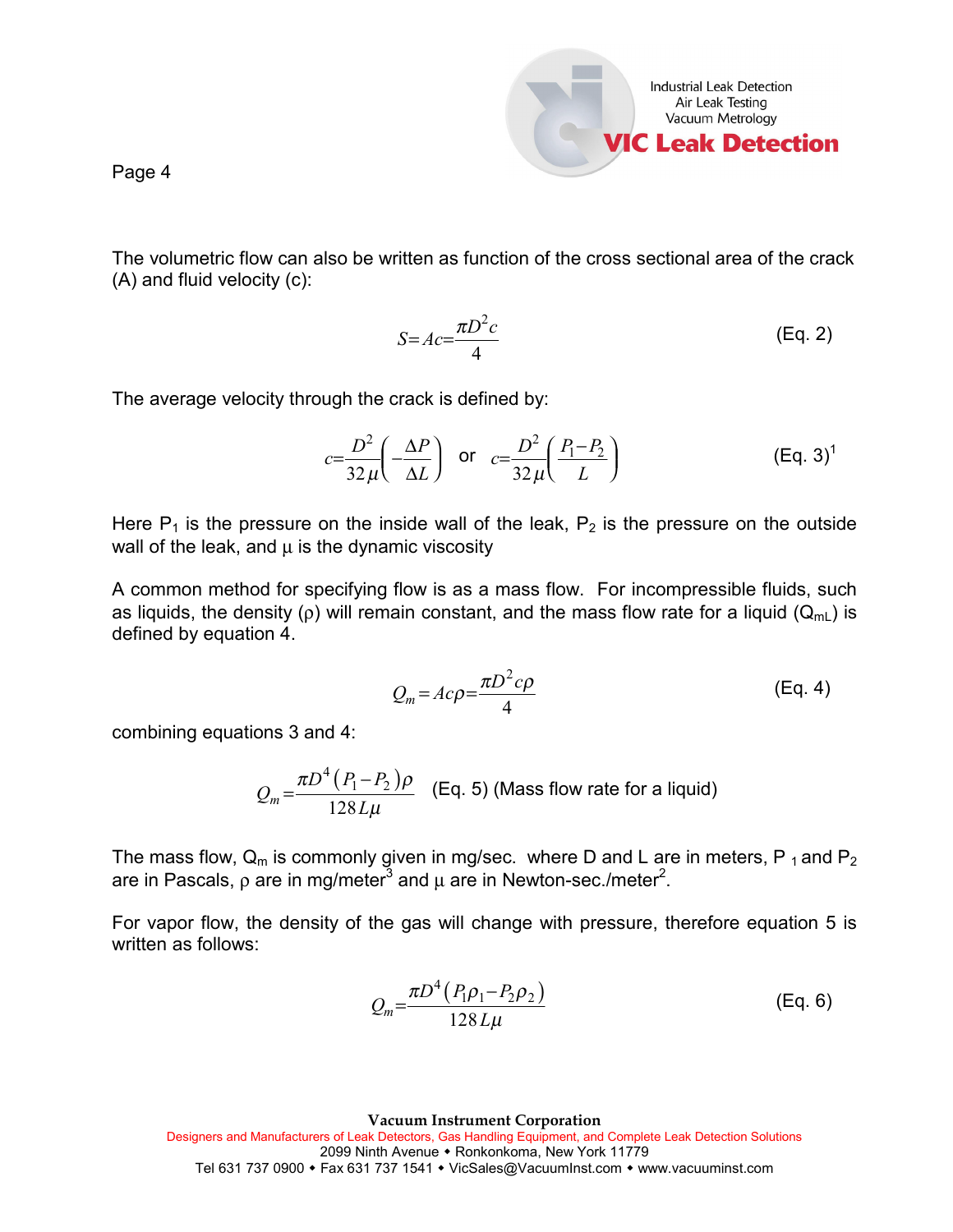

The density of a gas can be written as:

$$
\rho = \frac{n N_A \overline{M}}{V}
$$
 (Eq. 7)

Here n is the number of moles,  $N_A$  is Avogadro's number and M is the molecular mass.

For an ideal gas, volume is expressed as:

$$
V = \frac{nRT}{P}
$$
 (Eq. 8)

Where R is the universal gas constant and T is the temperature in degrees Kelvin.

combining equations 7 and 8 the density at  $P_1$  and  $P_2$  are

$$
\rho_1 = \frac{N_A \overline{M} P_1}{RT}
$$
 (Eq. 9) 
$$
\rho_2 = \frac{N_A \overline{M} P_2}{RT}
$$
 (Eq. 10)

Substituting eq. 9 and 10 into eq. 6 and replacing the Boltzmann's constant (k) for  $R/N_A$ , the resulting vapor mass flow rate is shown bellow:

$$
Q_v = \frac{\pi D^4 \overline{M} \left( P_1^2 - P_2^2 \right)}{128 \, \mu k T}
$$
 (Mass flow rate for a vapor) (Eq.11)

The mass flow for a vapor,  $Q_V$  is commonly given in mg/sec. where D and L are in meters, P<sub>1</sub> and P<sub>2</sub> are in Pascal's, M is in mg,  $\mu$  is in Newton-sec./meter<sup>2</sup>, k is in joules/Kelvin, and T is in degrees Kelvin.

Another method for expressing vapor flow is to multiply the volumetric flow (S) by the average pressure  $(P_a)$ . The result will give a value that is directly proportional to the mass flow of a gas. This is known as the vapor throughput  $(Q_p)$ , which holds true when the temperature is held constant, since PV=nRT. The result is shown in equation 12.

$$
Q_p = SP_a = \frac{VP_a}{t}
$$
 (Eq. 12)

where 
$$
P_a = \frac{P_1 + P_2}{2}
$$
 (Eq. 13)

**Vacuum Instrument Corporation**

Designers and Manufacturers of Leak Detectors, Gas Handling Equipment, and Complete Leak Detection Solutions 2099 Ninth Avenue • Ronkonkoma, New York 11779

Tel 631 737 0900 Fax 631 737 1541 VicSales@VacuumInst.com  [www.vacuuminst.com](http://www.vacuuminst.com/)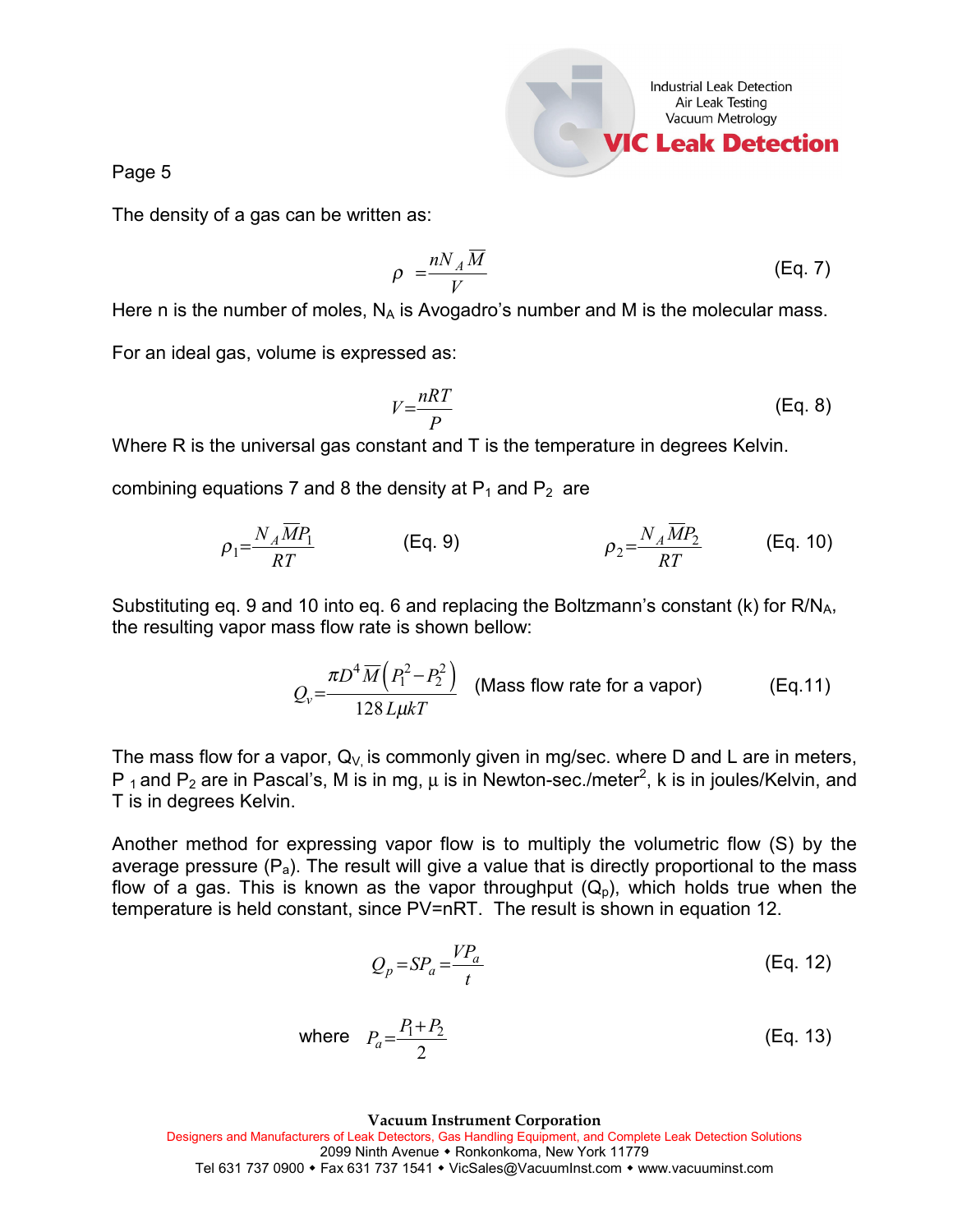

Substituting equations 2, 3 and 13 into equation 12 becomes:

$$
Q_p = \frac{\pi D^4 \left( P_1^2 - P_2^2 \right)}{256 \mu L}
$$
 (Vapor throughout) (Eq.14)

The mass flow,  $\mathsf{Q}_\mathsf{p}$  is commonly given in Pa-m<sup>3</sup>/sec. where D and L are in meters, P <sub>1</sub> and  $P_2$  are in Pascals, and  $\mu$  are in Newton-sec./meter<sup>2</sup>. (To convert to atm-cc/sec multiply by 10)

It is important to note that two different gases could have the same Qp value under the same conditions, but have a different mass flow due to different molecular weights.

## **ANALYSIS OF GASOLINE LEAK RATES IN GAS TANKS**

Obviously, gas tanks come in many shapes, sizes and materials. The intent of this paper is to give the reader further insight into the analysis process. However, the reader should not interpret this as a complete analysis for gas tank leakage, but rather as a guide in the analysis of their particular application.

To begin we must understand where leaks can occur. In gasoline tanks, the most obvious and common location is at the mechanical connections to the gas tank. This would include filler necks, vents, sensors, etc. These components are typically located on the top of the tank and are not continuously exposed to liquid gasoline. Mechanical weld joints and mold flashing areas are another possible leakage site which depending on the fill level may be submerged under liquid gasoline.



**Vacuum Instrument Corporation** Designers and Manufacturers of Leak Detectors, Gas Handling Equipment, and Complete Leak Detection Solutions 2099 Ninth Avenue • Ronkonkoma, New York 11779 Tel 631 737 0900 Fax 631 737 1541 VicSales@VacuumInst.com  [www.vacuuminst.com](http://www.vacuuminst.com/)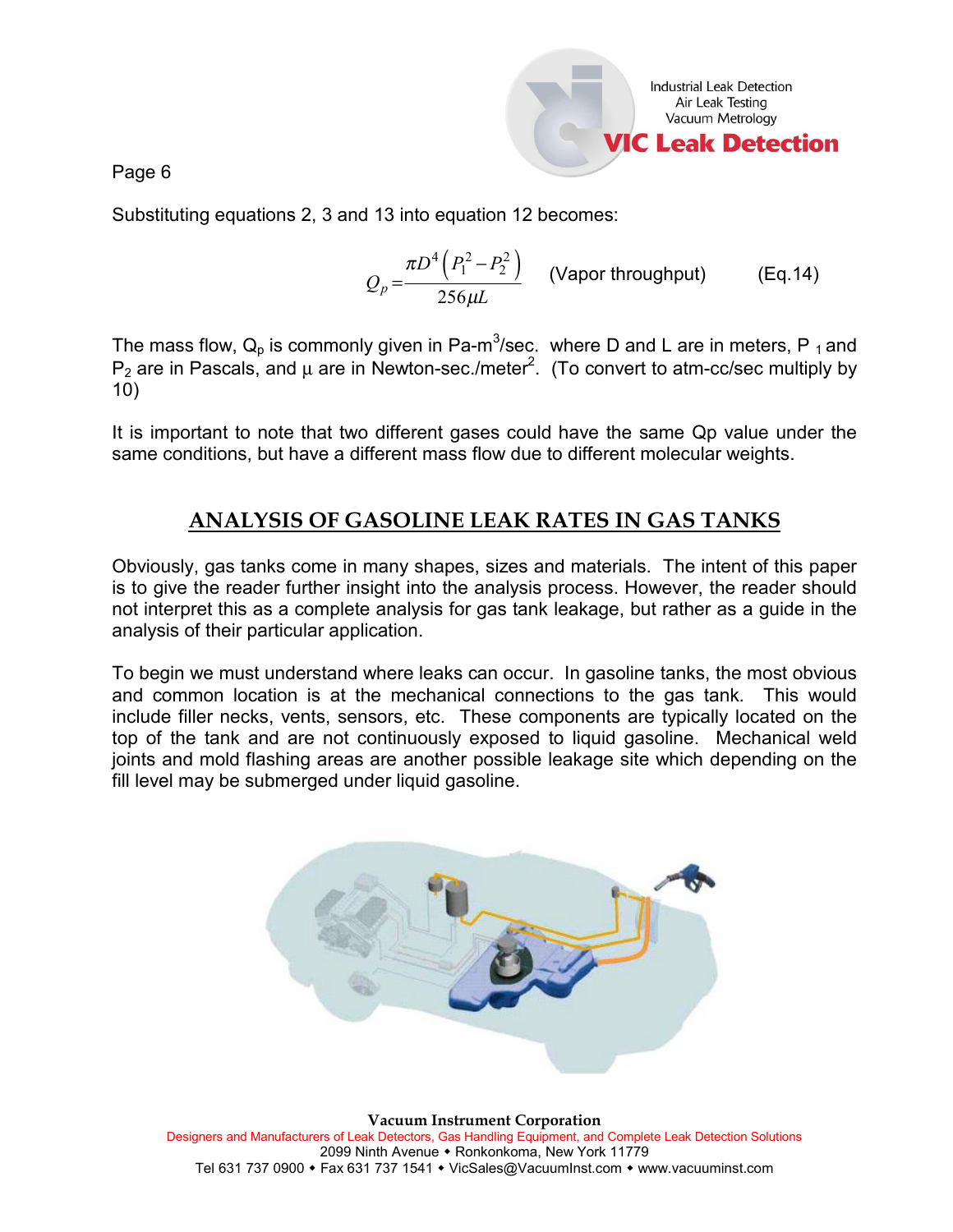Industrial Leak Detection Air Leak Testing Vacuum Metrology **IC Leak Detection** 

Page 7

Do not assume that liquid gasoline will plug a fine capillary closing off the leak path. Given the right circumstance a liquid plug with vapor on both sides may form trapping a gas pocket. Eventually the plug will dissipate leaving the channel open to leak.

Since the leak location can be anywhere on the tank, this analysis will assume the worst case. At the bottom of the tank, the total driving pressure on the leak would include the tank vapor pressure, and the hydrostatic pressure from the liquid gasoline. The sum of the vapor and hydrostatic pressure forces liquid from the tank. Above the liquid, the remaining volume of the tank is filled with vapor. Since the vapor pressure is constant through out, location is not a factor. It should be noted that the reader should determine the vertical change in height from the lowest point of the gas tank to the surface of the liquid gasoline as it is filled during the "SHED" test, accounting for the orientation of the tank in the vehicle (figure 3).



**Figure 3**

The pressure at the bottom of the tank will be the total of the vapor pressure and the hydrostatic pressure created by the weight of the gasoline as shown below:

$$
P_1 = P_v + P_h = P_v + \rho g h \tag{Eq. 15}
$$

 $P_v$  = vapor pressure on the inside of the tank  $P_h$  = hydrostatic pressure at a depth h g = acceleration of gravity  $h =$  depth of liquid gas

combining equations 5 and 15

$$
Q_m = \frac{\pi D^4 (P_v + \rho g h - P_2) \rho}{128 L \mu}
$$
 (Worst case liquid leak equation) (eq.16)

**Vacuum Instrument Corporation**

Designers and Manufacturers of Leak Detectors, Gas Handling Equipment, and Complete Leak Detection Solutions 2099 Ninth Avenue • Ronkonkoma, New York 11779 Tel 631 737 0900 • Fax 631 737 1541 • VicSales@VacuumInst.com • [www.vacuuminst.com](http://www.vacuuminst.com/)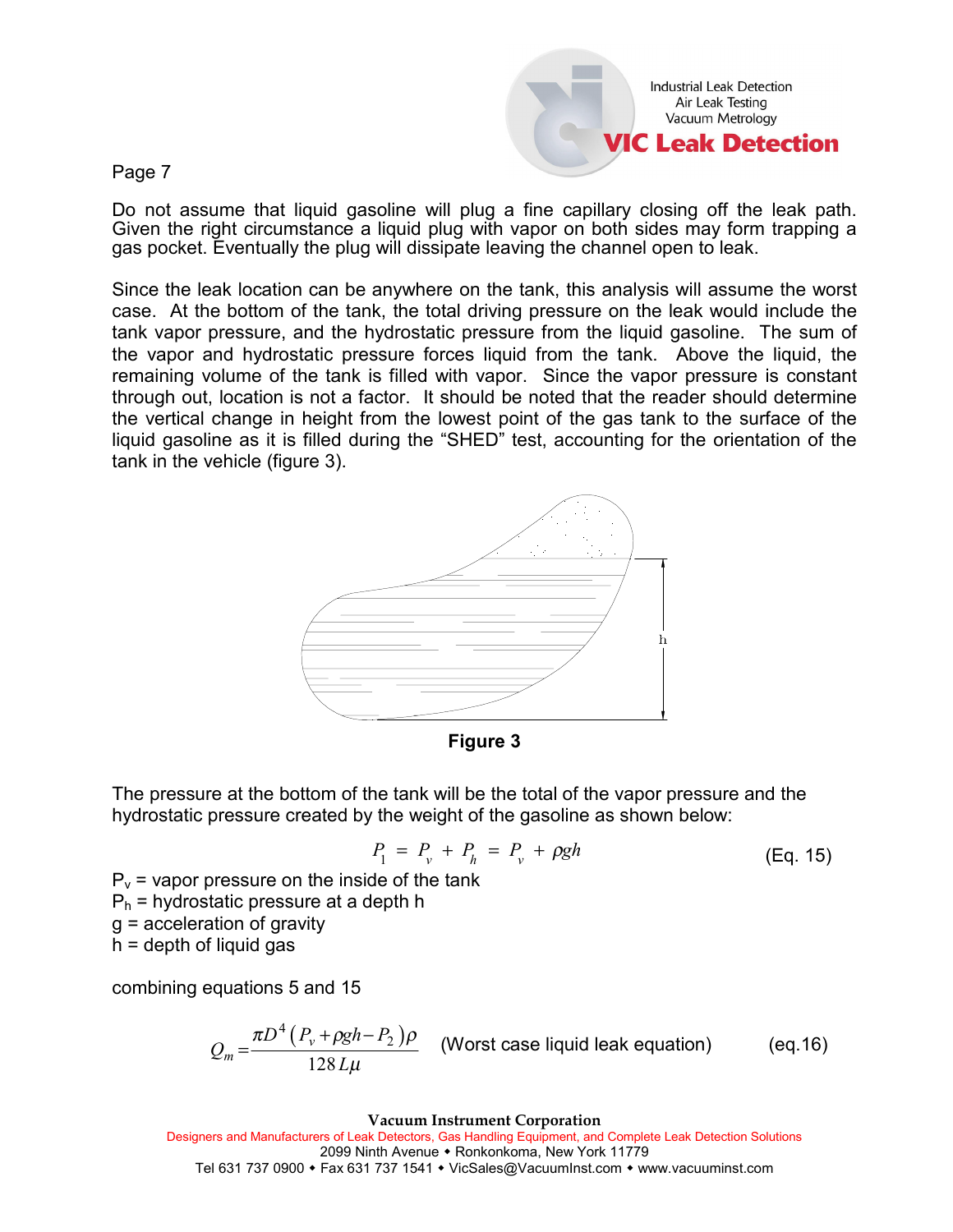Industrial Leak Detection Air Leak Testing Vacuum Metrology **VIC Leak Detection** 

Page 8

The curves of figure 4 and 5 were calculated from equations 16 and 14 respectively and show the leakage at various pressures and a wall thickness of 3mm. For the liquid analysis, the tank is filled to a depth of 254 millimeters. Note viscosity values for both gasoline liquid and vapor are estimates. Gasoline is a mixture of many hydrocarbons and additives and actual experimental results may differ from theoretical due to changes in viscosity.



#### **GAS TANK LIQUID LEAK RATES (3mm WALL) (FILLED TO 254 mm)**

#### **Figure 4**

The maximum vapor pressure defined by the EPA for gasoline tank testing is 2.5 kPa. Figures 4 shows that a vapor pressure of 2.5 kPa liquid gasoline will leak at a rate of 100 mg/day through a 12.6 micron hole in a 3 mm wall. In comparison, figure 5 shows that under the same condition gasoline vapor will leak 100 mg/day through a hole 13.8 microns in diameter.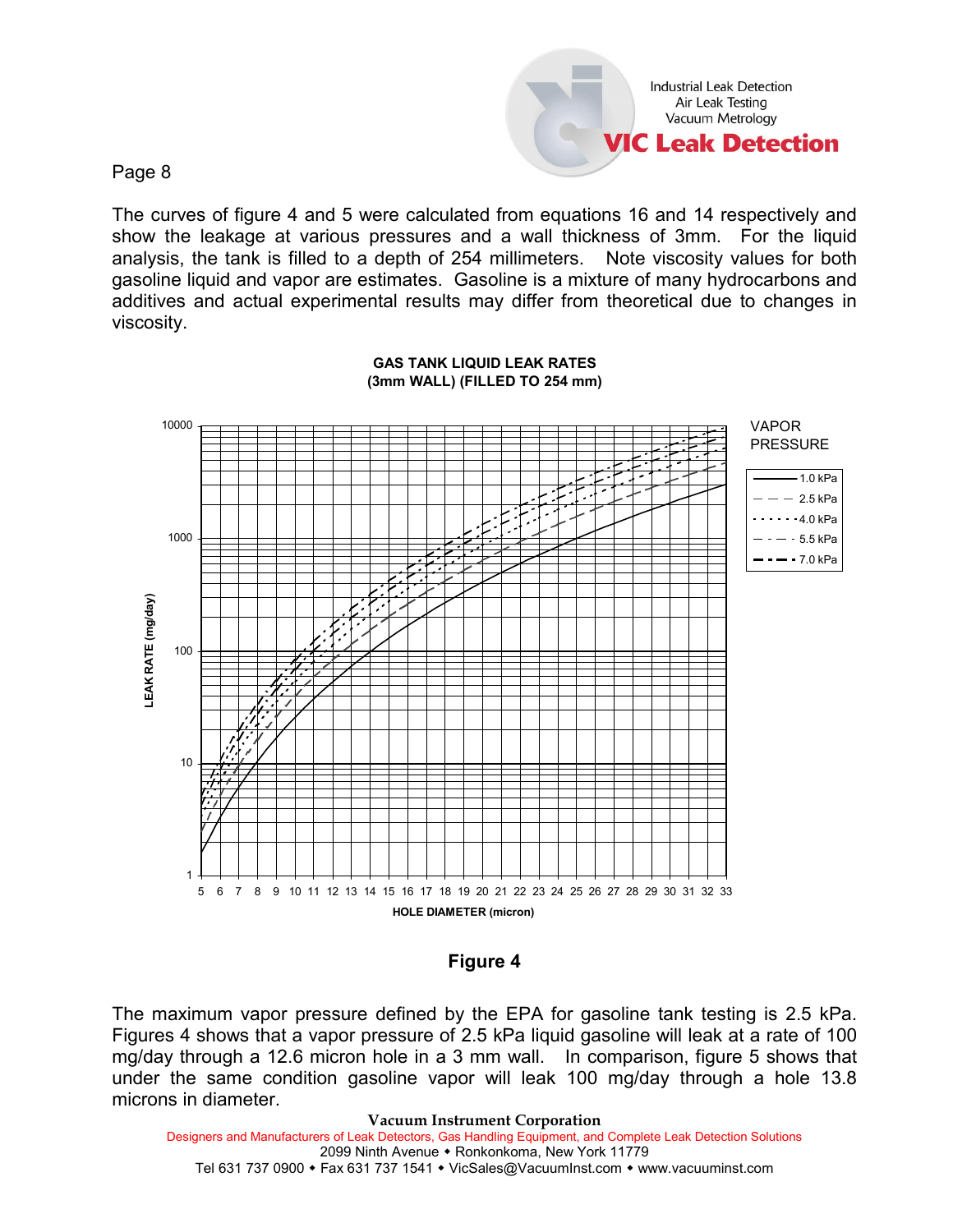



#### **GAS TANK VAPOR LEAK RATES (3mm WALL)**

**Figure 5**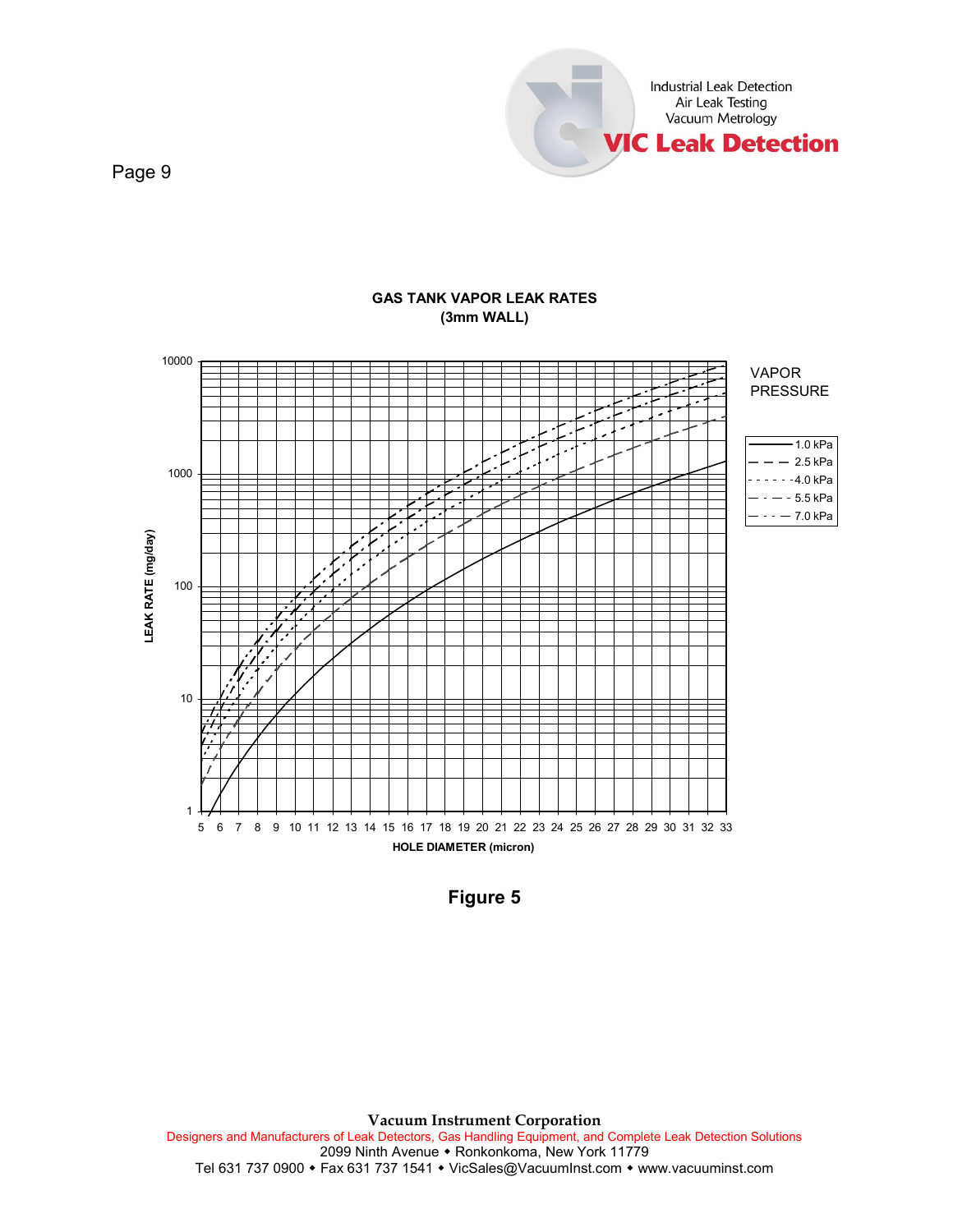Industrial Leak Detection Air Leak Testing Vacuum Metrology **IIC Leak Detection** 

Page 10

## **SAFETY FACTOR CONSIDERATIONS FOR LEAK RATES IN GAS TANKS**

The part manufacture must consider the effects of the shed test when calculating leak rates. During the shed test the gas tank is heated and cooled over a 24-hour period that may alter the geometry of the leak path. Production testing requires that a reliable test be performed quickly without heating or cooling, subjecting the test part to two different test situations. This is an important consideration as the leak rate is a function of the hole diameter to the fourth power. Thus, a slight increase or decrease in hole size will cause a dramatic change in leak rate. To compensate for these factors the manufacture may want add a safety factor to their leak specifications; to insure passing an EPA shed test.

## **EQUIVALENT HELIUM LEAKAGE**

A common leak detection method uses a tracer gas and a mass spectrometer tuned to detect only the tracer gas specified.



Mass Spectrometer Tube

Helium is a common tracer gas, due to it's inert properties, cost, and availability. The first step in designing a leak test system is to specify a reject threshold for hydrocarbons.

After an upper threshold of HC leakage has been determined you must consider the effects of helium leak testing. Leakage through a fixed hole or defect will change due to changes in test pressure and gas viscosity. The design of every leak test system must start with a conversion to a Helium leakage at the specified test pressure.

When designing a production test system the test part manufacturer must specify a safe helium charge pressure. To maximize sensitivity and decrease response time the highest charge pressure possible should be used without effecting the parts integrity. Gas tanks have extremely thin walls that may rupture if over pressurized. In the case of both plastic and metal gas tanks, an absolute charge pressure differential of 1 to 2 psi is commonly used.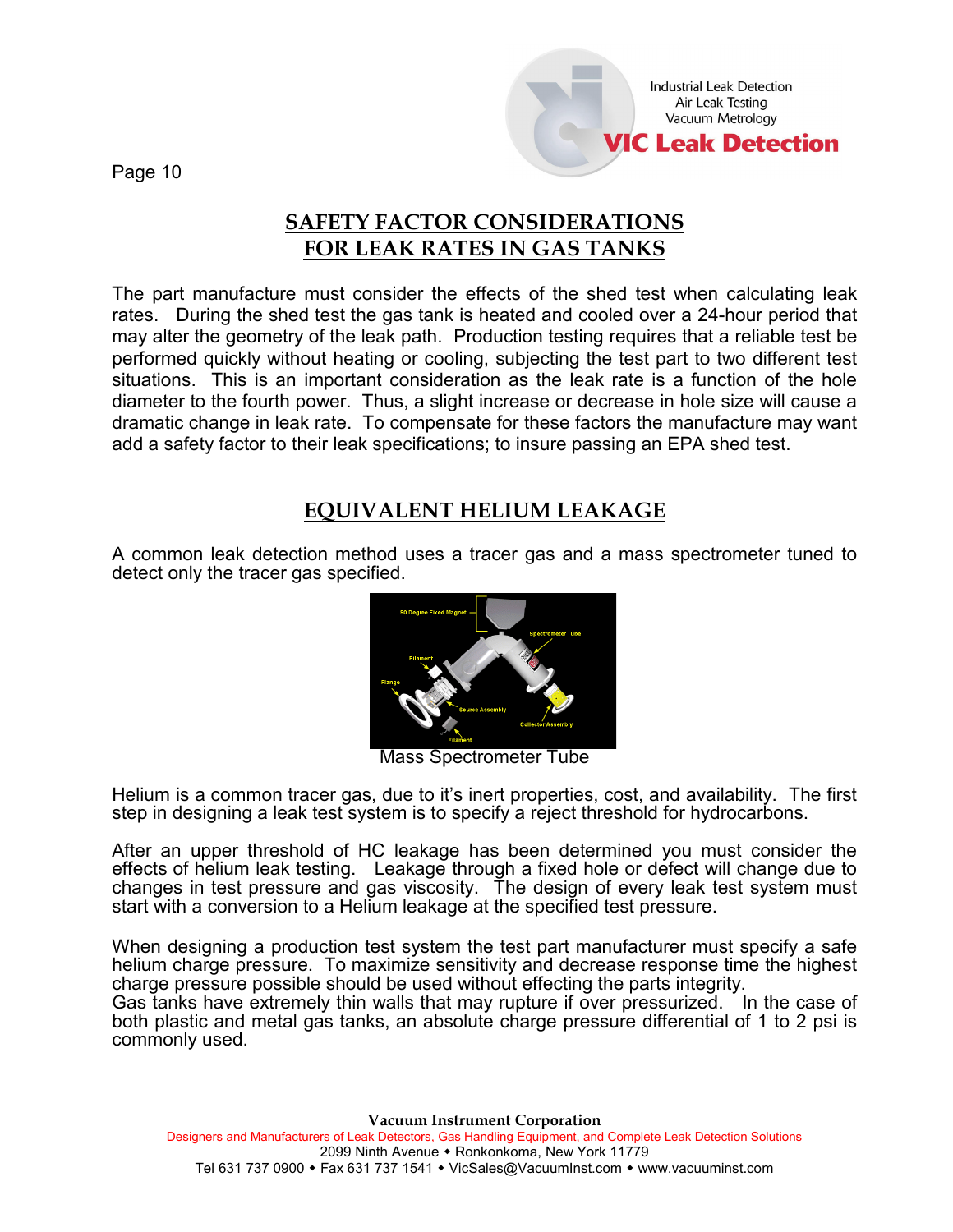

**HELIUM LEAK RATES (3mm WALL)**



**Figure 6**

Figure 6 was calculated from equation 6 and shows the helium leakage through holes sizes ranging from 5-33 microns in a 3 mm wall at a pressure differential of 2-14 kPa (0.29-2.03 psia). Using figure 6 an equivalent helium leakage is determined for the critical hole sizes that yielded a 100 mg/day HC leak at a vapor pressure of 2.5 kPa. For gasoline liquid and vapor, the critical hole sizes are 12.6 and 13.8 microns respectively, as calculated form equation 6. At a test pressure of 14 kPa (2 psi) the helium leakage for a 12.6 and 13.8 micron hole is  $1.59x10^{-4}$  and  $2.29x10^{-4}$  respectively.

Production leak detection is commonly divided into two general approaches; accumulation and hard vacuum testing. Each of these approaches has a specific application characterized by system cost, sensitivity, cycle time and required maintenance. suitable test system must contain the test part and capture helium from all potential leak sights. The test part may be precharged or charged within the chamber.

**Vacuum Instrument Corporation** Designers and Manufacturers of Leak Detectors, Gas Handling Equipment, and Complete Leak Detection Solutions 2099 Ninth Avenue • Ronkonkoma, New York 11779 Tel 631 737 0900 • Fax 631 737 1541 • VicSales@VacuumInst.com • [www.vacuuminst.com](http://www.vacuuminst.com/)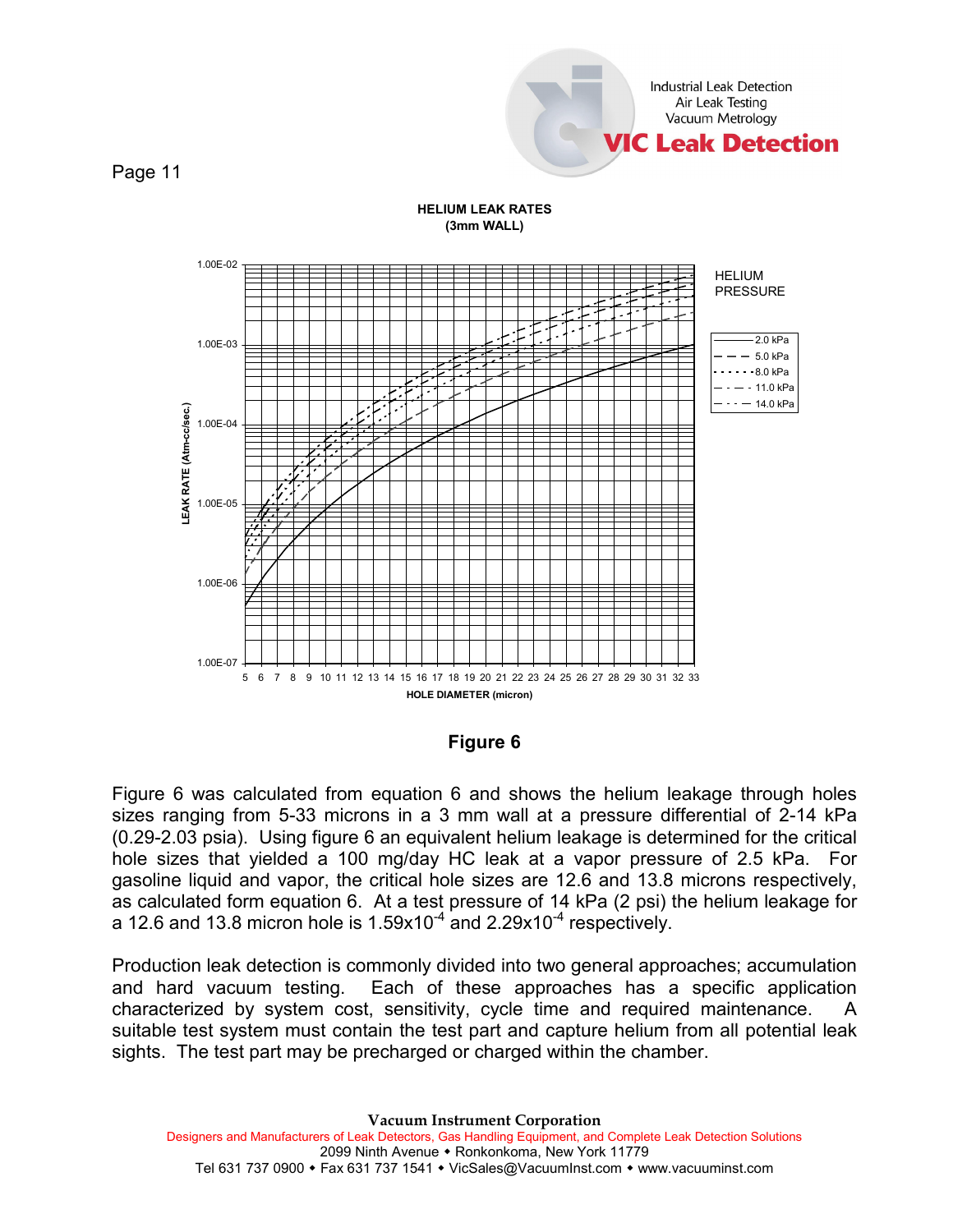Industrial Leak Detection Air Leak Testing Vacuum Metrology **/IC Leak Detection** 

Page 12

### **ATMOSPHERIC TESTING**

The atmospheric pressure method relies on an enclosure that contains the test part and traps helium leaking from any leak site. As helium leaks into the chamber the concentration steadily increases. The test consists of sealing the part within the chamber, charging with helium and waiting for the concentration to increase. A reject limit is established by comparing the end to start concentration or by measuring the rate or rise. Ambient helium present when the chamber is closed introduces a background level measured by the detector. Enough helium must enter the chamber during the test to be detected above this background level. The increase in helium concentration is dependent on the chamber tare volume, part leakage and accumulation time. The equation of concentration increase is:

# INCREASE IN CONCENTRATION  $= \frac{\text{LEAKRATE}}{\text{CHAMBER TARE VOLUME}}$  (Eq. 17)

(chamber tare volume = chamber volume - part volume)

From the above equation, it is apparent that it will benefit to reduce the chamber tare volume as much as possible. However, adequate space must remain around the part for gas mixing. Generally as part size increases so does the chamber tare volume. A careful examination of the equation describing accumulation testing indicates that large parts with high volume can not be tested for small leaks without a long dwell time. If the calculated dwell time is clearly too long and the production rate can not be met, an alternative leak test approach is required.

### **HARD VACUUM TESTING**

The two weaknesses of accumulation testing are due to ambient air surrounding the test part. First, the ambient air contains an ever-present helium background of 5 PPM that must be overcome before detection can take place. Second, the surrounding air is dense and impedes the flow of helium leaking from the part from reaching the detector.

A second leak test method that improves upon accumulation testing eliminates the effects of helium background by removing the surrounding Air by creating a high vacuum. A typical system includes a chamber designed to withstand a pressure differential of 1 atmosphere, evacuation pumps, control valves and a mass spectrometer helium leak detector. The pumps serve two functions. First, they evacuate the chamber to remove air and reduce the partial pressure of ambient helium. Second, the pumps maintain a stable pumping speed to provide a fast helium response time and a steady helium signal.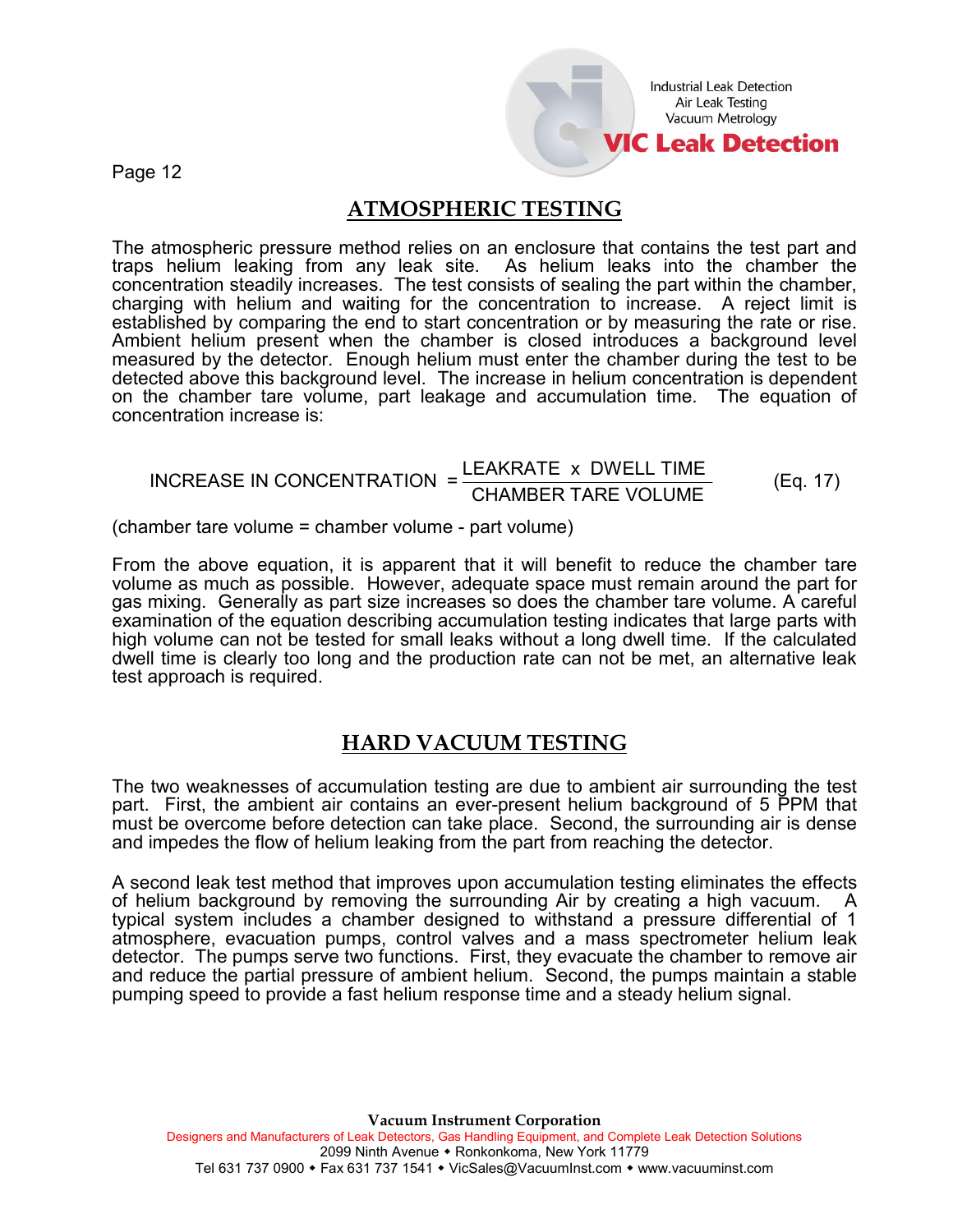Industrial Leak Detection Air Leak Testing Vacuum Metrology **IIC Leak Detection** 

Page 13

The test consists of containing the part within the chamber, evacuated the ambient air and measuring the partial pressure of helium present. The partial pressure of helium present in the chamber has two origins. First, ambient air remaining in the chamber contains 5 PPM and causes a pressure dependent background signal given by:

$$
P_{He,\text{ ambient}} = P_{\text{Total}} \times 5 \times 10^{-6} \tag{Eq. 18}
$$

Second, helium leaking from a test part will cause a pressure increase dependent on the pumping speed of the vacuum pump and the size of the leak. The general vacuum formula Q=PS is written as:

$$
P_{He, leak} = \frac{Q_{Leak}}{S_{Pump}}
$$
 (Eq. 19)

The total partial pressure of helium is the sum of equations 18 and 19 given by the following equation:

$$
P_{He} = \frac{Q_{Leak}}{S_{Pump}} + P_{Total} \times 5 \times 10^{-6}
$$
 (Eq. 20)

Process electronics zero out the effects of background. As with accumulation testing a scale factor is used to convert the helium detectors output signal to a calibrated helium leak rate.

#### **SELECTING THE SYSTEM**

The decision on which leak test method to employ is the responsibility of the part manufacture and the leak test system supplier. Factors including leak rate limits, cycle time and investment cost must be considered. The first step in selecting a system type starts with a determination of the leak rate threshold.

To begin, one can eliminate accumulation testing as a possibility if the required dwell time is clearly too long. The equations required to calculate dwell time are simple and only take a few minutes to complete. The design evaluation starts with known values for the leak rate, cycle time and part volume. Values to be determined are the size of the accumulation chamber and the reject helium concentration.

As mentioned earlier ambient Air contains a helium concentration of 5 PPM that fixes the start concentration for a test. In the vicinity of the leak test station where test parts are charged and discharged the helium concentration can rise. With good housekeeping, the rise in ambient helium can be minimized by using exhaust fans and purging the chamber with fresh air. In the presence of changing background levels, a practical measurable helium concentration change is 1 PPM.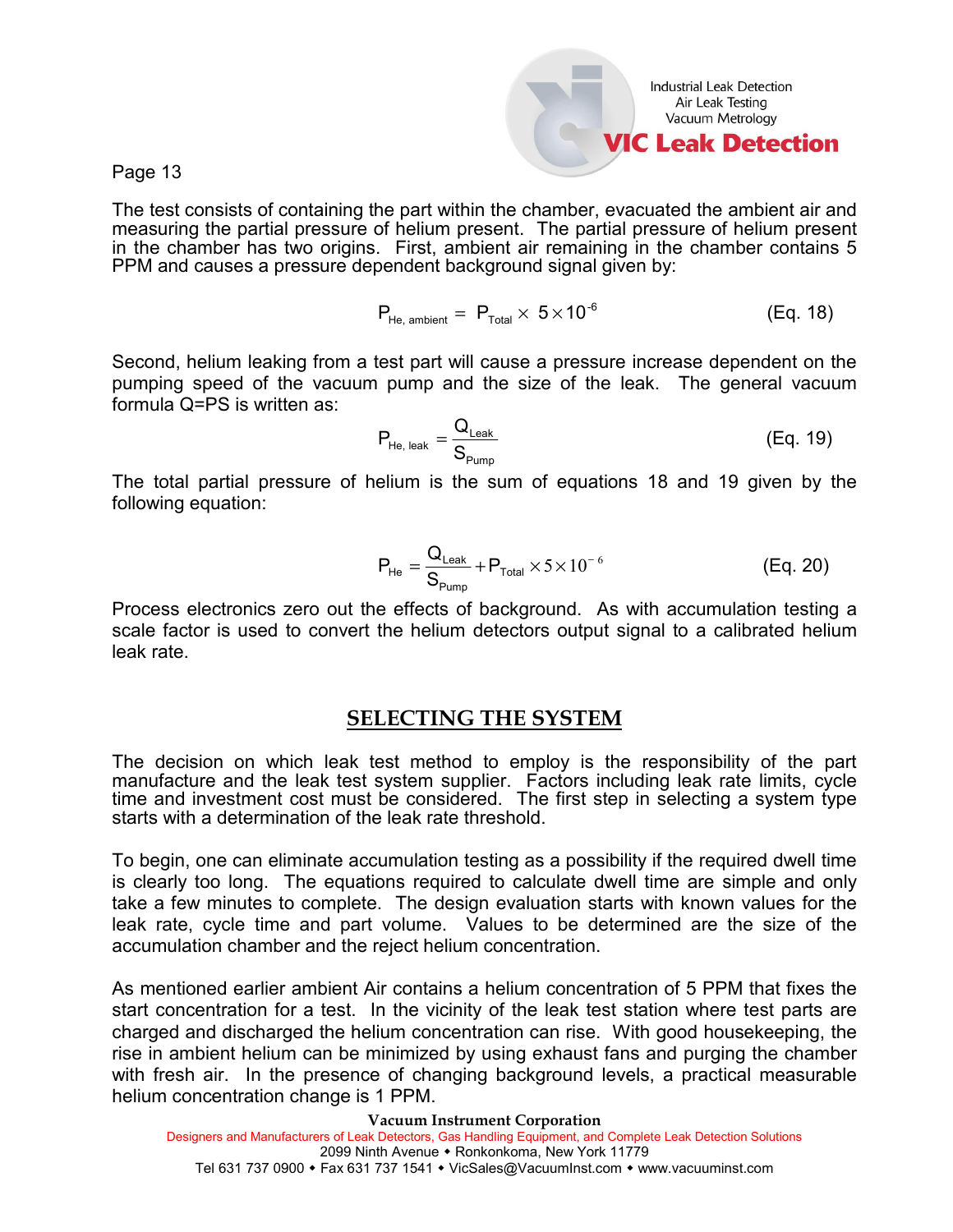

A typical 26-gallon vehicle gas tank occupies 100,000 cm<sup>3</sup>. Adding sufficient space for air flow and charge fittings results in a chamber volume of about 200,000 cm<sup>3</sup>. The tare or free volume is then 100,000 cm<sup>3</sup>. Equation 17 is used to calculate the dwell time required. Figure 7 shows the required dwell time for leaks up to  $7.00 \times 10^{-3}$ .



#### **HELIUM LEAK RATES VS. DWELL TIME**

#### **Figure 7**

The accumulation time of a system is inversely proportional to the leak size. For example, with the system described, to detect a  $1x10^{-3}$  leak would require a dwell time of  $100$ seconds. If the leak is reduced by a factor of 10, to  $1x10^{-4}$ , the required dwell time will increase to 1000 seconds. Much of the usefulness of an accumulation system is for detecting large leaks.

**Vacuum Instrument Corporation** Designers and Manufacturers of Leak Detectors, Gas Handling Equipment, and Complete Leak Detection Solutions 2099 Ninth Avenue • Ronkonkoma, New York 11779 Tel 631 737 0900 Fax 631 737 1541 VicSales@VacuumInst.com  [www.vacuuminst.com](http://www.vacuuminst.com/)